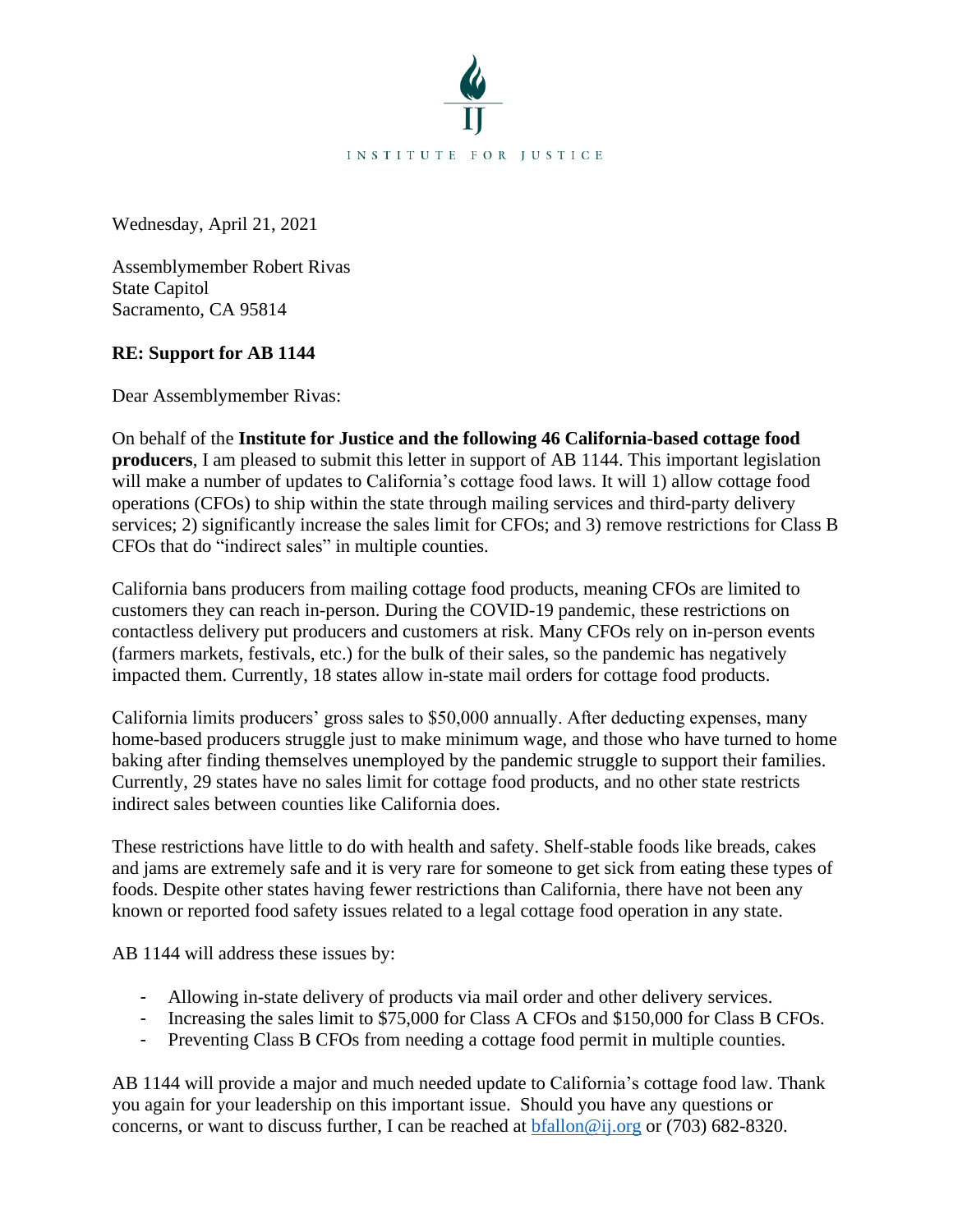Sincerely,

Brooke Fallon Associate Director of Activism Institute for Justice

And the following **46 California-based cottage food producers**:



- [kloupe@gmail.com](mailto:kloupe@gmail.com)
- 2. **A Perfect Afternoon** Jamie Colvert [aperfectafternoontea@gmail.com](mailto:aperfectafternoontea@gmail.com)
- [mathamr@yahoo.com](mailto:mathamr@yahoo.com)
- 4. **Angie's Kitchen Addiction** Angela Young [angieskitchenaddiction@gmail.com](mailto:angieskitchenaddiction@gmail.com)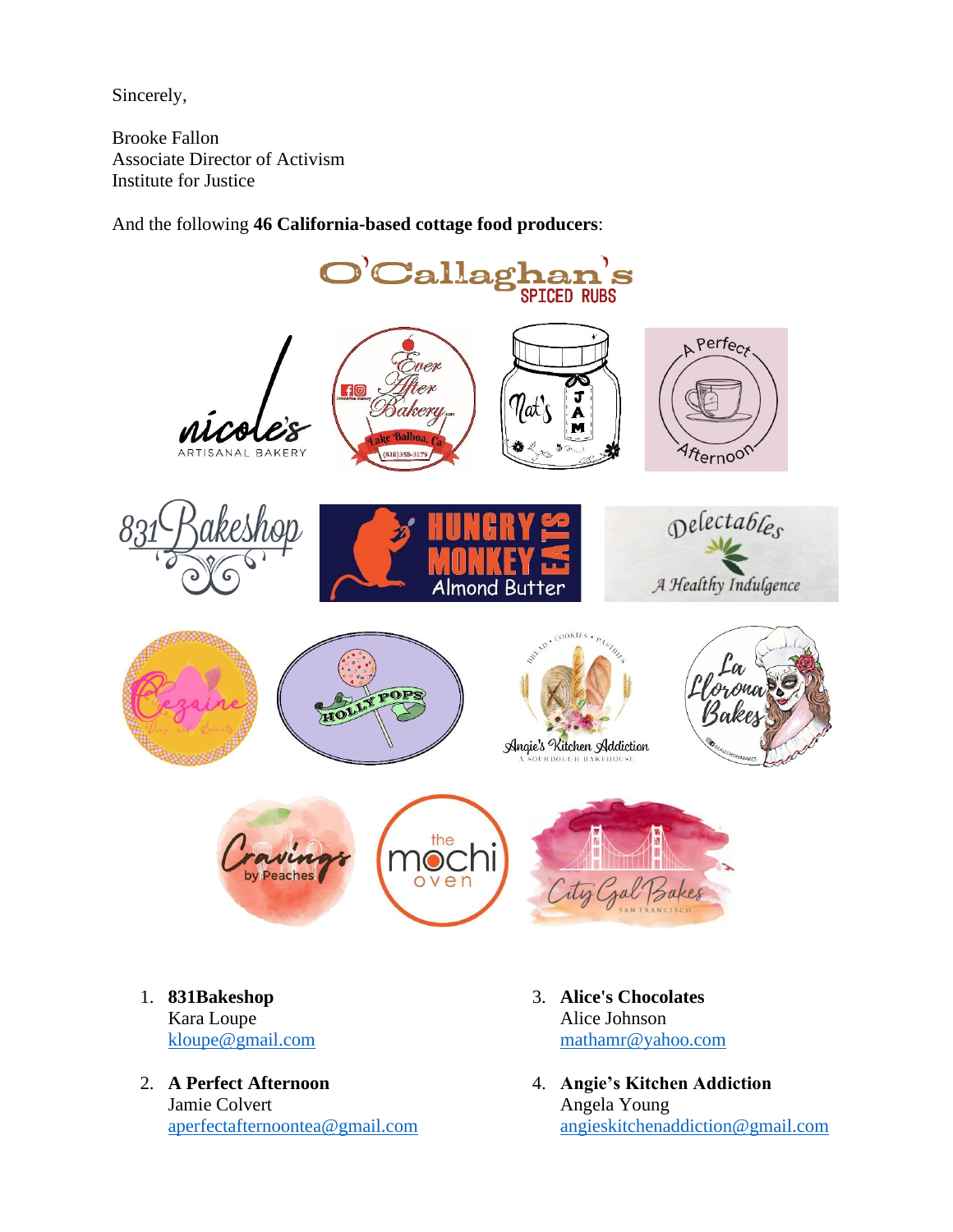- 5. **Apron Warrior** Carolann Lucian [carolann@apronwarrior.com](mailto:carolann@apronwarrior.com)
- 6. **As You Wish Confections** Elizabeth Wilton [AsYouWishConfections@gmail.com](mailto:AsYouWishConfections@gmail.com)
- 7. **B Sweet Homemade Treats** Brenda McFarlane [Bsweethomemade@gmail.com](mailto:Bsweethomemade@gmail.com)
- 8. **Bake My Day** Nancy Pace [bakemydayrc@yahoo.com](mailto:bakemydayrc@yahoo.com)
- 9. **Baked and Nourished** Amy Gragnolati [acbishara@gmail.com](mailto:acbishara@gmail.com)
- 10. **Bluebird Bakery** Lisa McDaniel [Lisa@bluebirdbakery.net](mailto:Lisa@bluebirdbakery.net)
- 11. **Cakies' Bakes** Caitlyn Bakheat [Cmhenderson89@gmail.com](mailto:Cmhenderson89@gmail.com)
- 12. **CC's** Vicki [Vpruner@gmail.com](mailto:Vpruner@gmail.com)
- 13. **Cezaine** Erika Del Rosario-Inamdar [Erika@cezaine.com](mailto:Erika@cezaine.com)
- 14. **City Gal Bakeshop** Elizabeth Ihidoy [Elizabeth.Ihidoy@gmail.com](mailto:Elizabeth.Ihidoy@gmail.com)
- 15. **Crabill Candy** David Crabill [david@crabillcandy.com](mailto:david@crabillcandy.com)
- 16. **Cravings by Peaches** Peaches Aguirre [peaches@cravingsbypeaches.com](mailto:peaches@cravingsbypeaches.com)

17. **Crumbles Bakery** Stephanie Flora [stephanie@eatcrumbles.com](mailto:stephanie@eatcrumbles.com)

- 18. **Delectables** Laura Pellowski [info@delectablesonline.com](mailto:info@delectablesonline.com)
- 19. **Ever After Bakery** Wendy Ramirez [everafterbakery@yahoo.com](mailto:everafterbakery@yahoo.com)
- 20. **Festive Bites** Supriya Jain [supriyacr@gmail.com](mailto:supriyacr@gmail.com)
- 21. **Fi and Me Baking Company** Laurel Rios [Laurel@fiandmebakingco.com](mailto:Laurel@fiandmebakingco.com)
- 22. **Holly Pops** Holly Castleman [Treatsbyhollypops@gmail.com](mailto:Treatsbyhollypops@gmail.com)
- 23. **Huda's Oriental Kitchenette**  Huda Abou Nada [Huda.oriental.k@gmail.com](mailto:Huda.oriental.k@gmail.com)
- 24. **Hungry Monkey Eats** Jeff Tappenden [Hungrymonkeyeats@gmail.com](mailto:Hungrymonkeyeats@gmail.com)
- 25. **Janine's Kitchen** Janine Wright [wrightjanine@ymail.com](mailto:wrightjanine@ymail.com)
- 26. **Kathy's Kernels** Kathy A Sing [imkathysing@gmail.com](mailto:imkathysing@gmail.com)
- 27. **La Llorona Bakes LLC** Adriana De Casas [lalloronabakes@gmail.com](mailto:lalloronabakes@gmail.com)
- 28. **La Lune Bakeshop** Jordan [Jordansolomon107@gmail.com](mailto:Jordansolomon107@gmail.com)